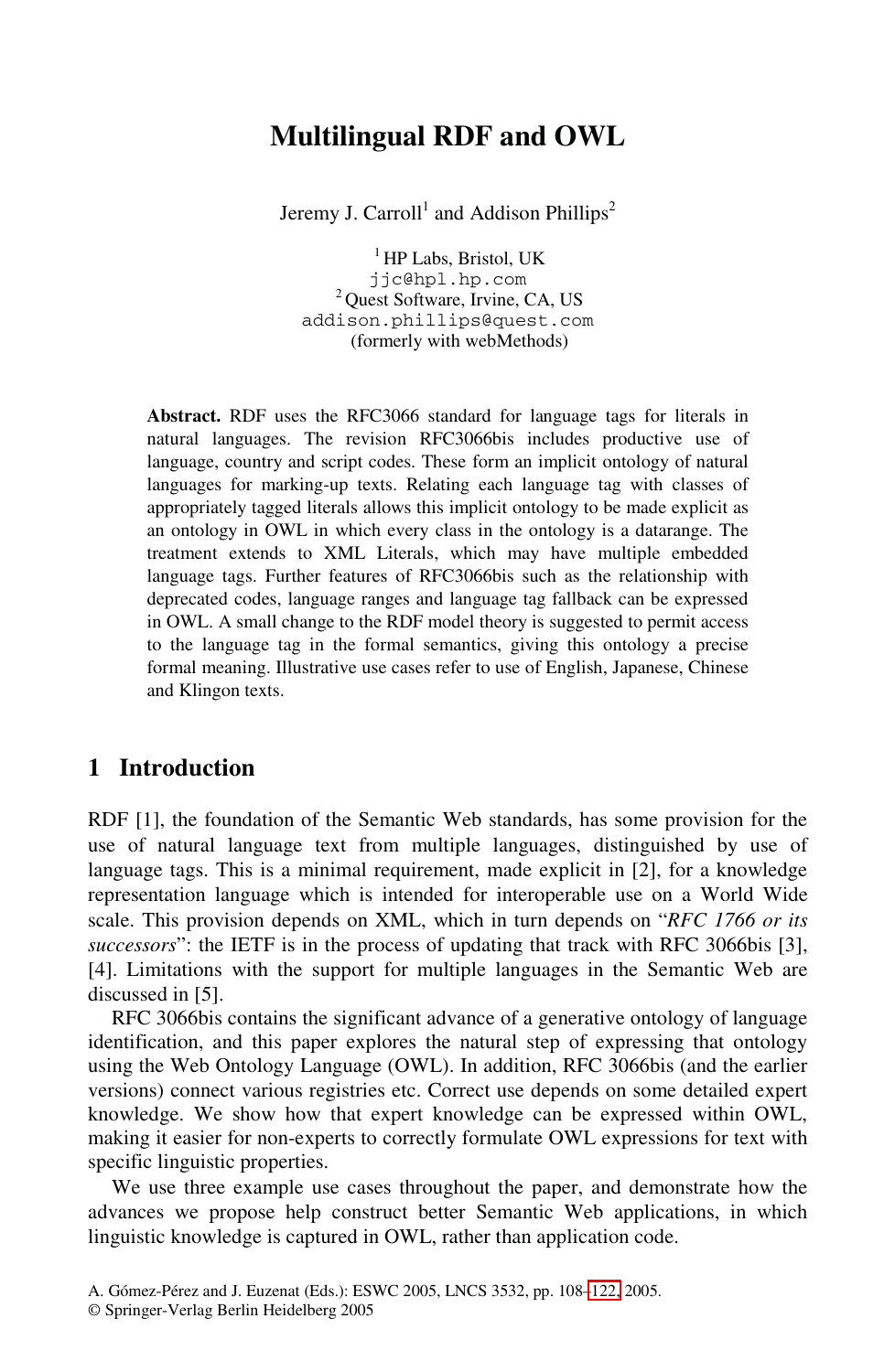This paper introduces a few properties and a large number of classes, using a variety of namespaces. We use the following namespace prefixes: rdflg: rdfldflt: core-lang: xmllit-all-lang: xmllit-some-lang: xmllit-main-lang: presentable-lang: lang-range:, but omit their binding to mutually distinct URIs. Such a binding is assumed.

## **2 Three Use Cases**

#### **2.1 Appropriate Display of Labels**

This use case is described in the OWL Requirements [2]: a Semantic Web application has data to be displayed to an end user. Many of the resources in the knowledge base are to be displayed using one of the values of rdfs:label, selected to make a good match between the linguistic capabilities of the end-user and the language tag associated with that particular text string. A simplified example of such labels taken from the OWL Test Cases [8] is:

```
 <owl:Class rdf:ID="ShakespearePlay"> 
 <rdfs:label xml:lang="it">Opere di Shakespeare</rdfs:label> 
  <rdfs:label rdf:parseType="Literal"><span 
    xml:lang="ja">シェイクスピアの<ruby> 
     <rbc><rb>演</rb><<rb>劇</rb></rbc>
     <rtc><rt>えん</rt><rt>げき</rt></rtc>
   </ruby></span></rdfs:label>
 </owl:Class>
```
We consider a specific end user: Brian who is a mother tongue English speaker, with a good knowledge of Japanese, can read Kanji, and hence can make some sense of any language written in traditional Chinese characters; he still remembers some of his schoolboy French.

#### **2.2 Finding all Klingon Text in a Knowledge Base**

A Star trek fan wishes to search an RDF knowledge base for all the Klingon text in it, and then to explore the knowledge base from these resources.

#### **2.3 Multilingual Knowledge Base Construction**

An open source Semantic Web knowledge base is developed. The project started in the US, and all the natural language text strings in it have been tagged as  $"en-US"$ (following RDF Concepts [1] and RFC3066bis [3]). Other plain literals, with text that is not intended as natural language are marked up with the empty language tag. Gradually groups of Chinese developers (some from the mainland and other groups from Taiwan) become involved. Their typical interest is in using some subset of the knowledge base, possibly with some additional axioms. Moreover, each group has a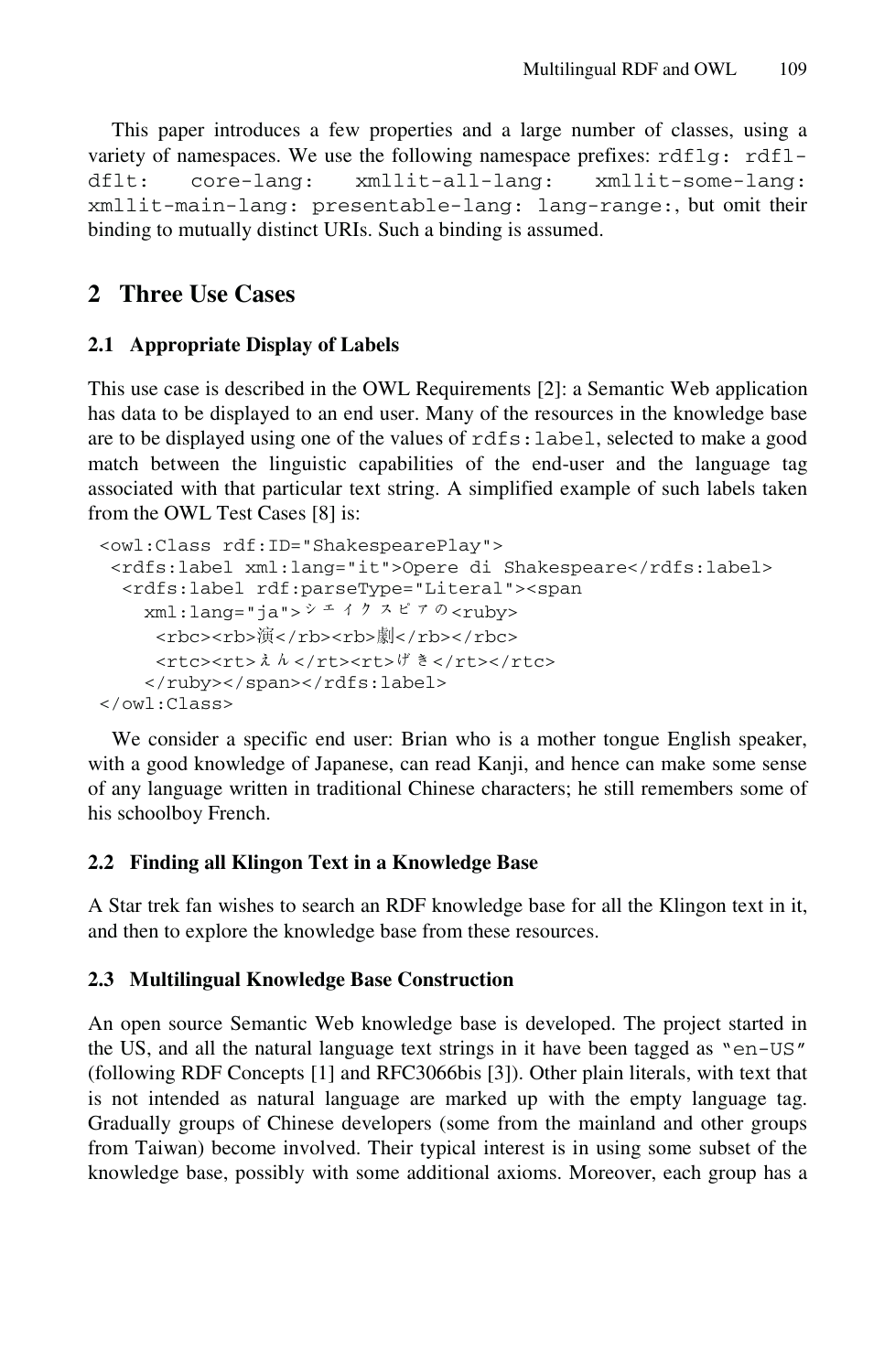specific application in mind, involving specific queries which return literal values for end-user presentation. Also, depending on the intended users of the application, the presented text must be available in English or traditional Chinese or simplified Chinese or some combination. Clearly, some of the developers will need to add traditional Chinese literals corresponding to the original US English literals; others will need to add simplified Chinese; but precisely when it is *necessary* to translate which literals can only really be determined by asking an OWL reasoner the relevant queries and comparing the results for the various natural languages.

# **3 Language and Text in the Semantic Web Recommendations**

RDF and OWL use literal nodes for natural language text. Literal nodes are either plain literals or typed literals.

## **3.1 Plain Literals in RDF**

A plain literal is a Unicode string paired with an optional language tag [1]. For natural language text, the tag should be used in accordance with RFC 3066 (or its successors). A plain literal without a tag is simply a string and, like data of type xsd:string, it is not appropriate for natural language text, which may mean different things in different languages. There is no support within RDF or OWL semantics for language tags, other than the ability to distinguish literals that differ in language tag (case insensitively).

### **3.2 XML Literals in RDF**

For some natural language text it is beneficial to use additional markup, for example for indicating bi-directional text or Ruby [9] markup (seen in the earlier Japanese example). These are typed literals and hence do not have an explicit language tag, however language information may be embedded within the literal using  $xml$ : lang. However, there may be more than one such  $xml:lang$ , each of which will have different parts of the XML literal in its scope; or even if there is exactly one xml:lang, there may be some text that is outside its scope.

### **3.3 OWL DataRanges**

OWL does provide support for describing classes consisting entirely of literals. These are classes with type owl:DataRange . A significant difference from RDF datatypes in that plain literals as well as typed literals may belong to a datarange.

There is only explicit support for finite sets of literals, and no encouragement to use class expressions. In OWL Full, however, it is possible to construct class expressions from dataranges using owl:unionOf, owl:intersectionOf and owl:complementOf and dataranges can be infinite and can be named. We will make extensive use of these capabilities.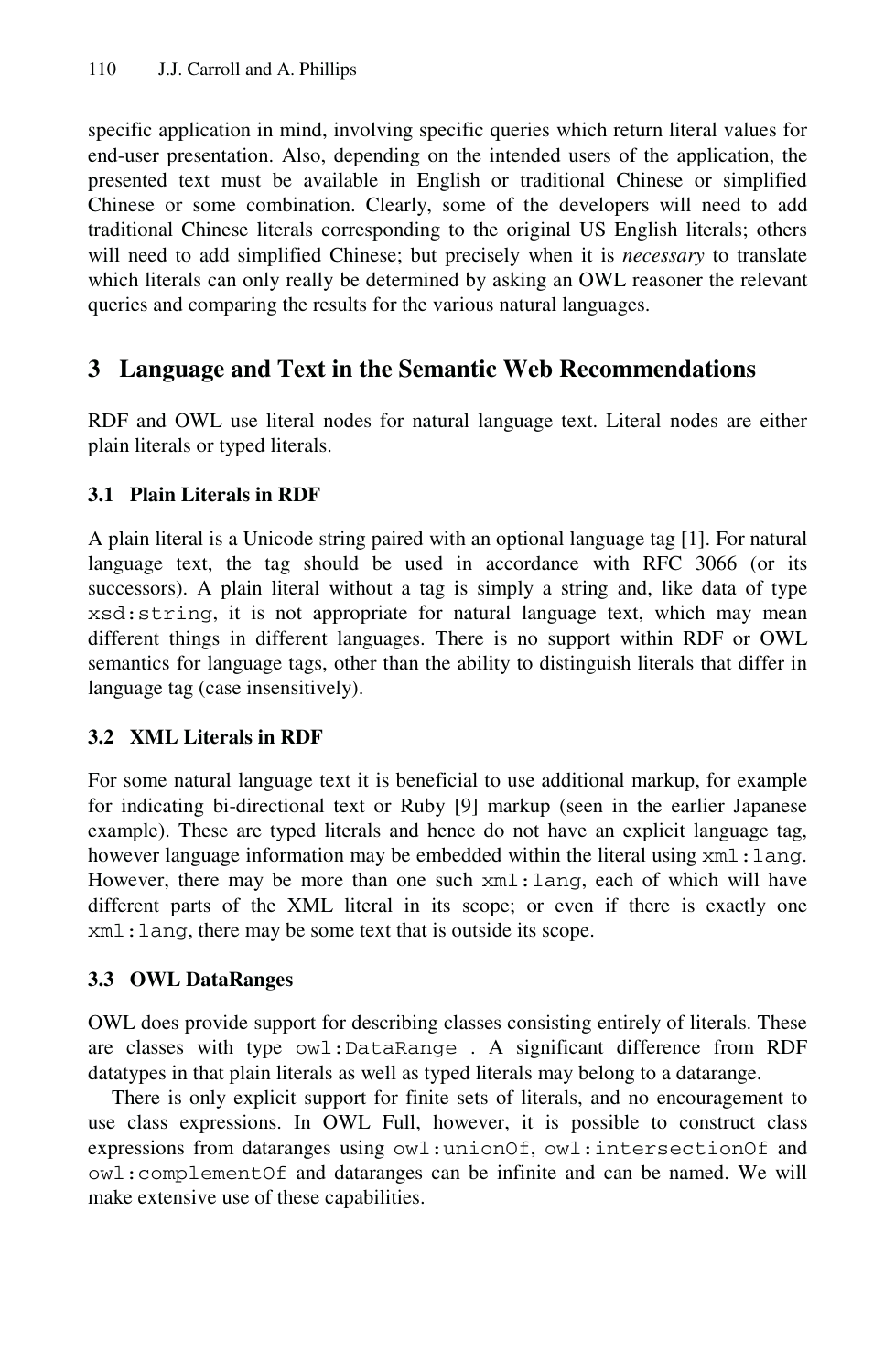#### **4 Language Tags and Their Generative Capacity**

RFC 3066bis [3] is (currently) an Internet-Draft that expands and redefines the language tags used by xml:lang and other applications. The basic goal of a language tag is to identify the natural language of content in a machine accessible manner and the design of RFC 3066bis improves this capability.

The structure of all RFC 1766 and successor language tags is a series of subtags with an assigned meaning for each type of subtag. The combination of subtags forms a very rough ontology that approximates the historical, geographical, and linguistic distinction of various natural languages and their dialects.

Prior to RFC 3066bis, all language tags fell into two categories: 1) generative tags made up of a language subtag and optional country code; 2) registered tags that must be considered as a singular unit.

RFC 3066bis changes the structure of the registry so that the generative mechanism is always applicable and greatly restricts the ability to register tags. The highly generative structure makes language tags into a much more robust ontological structure on which to base applications (such as the ones described here).

Tags under the new scheme are comprised of five subtag types, plus user-defined extensions. Each subtag must appear in a specific position in a tag and has unique length and content restrictions. Thus it is always possible to identify each subtag and assign it meaning (even without access to the underlying standards). The four subtag types are: 1) language subtags defined by ISO 639-1 or ISO 639-2; 2) extended language subtags which are reserved for possible use with ISO 639-3 in the future; 3) script subtags defined by ISO 15924; 4) region subtags defined by either ISO 3166 or by the UN M.49 region codes; and 5) variant subtags which are defined either by registration with IANA or by private use subtags for specific expert use.

Thus an example RFC 3066bis tag looks something like:

```
en-Latn-US-boont-x-anExtension 
zh-s-min-s-nan-Hant-CN
```
The structure of a tag is described by this BNF notation:

Lang\*[-s-extlang][-script][-region][-variant][-x\*[-extension]]

#### **5 The Use Cases with Current Technology**

To motivate the rest of the paper, we show the limitations of the current recommendations when faced with these simple tests.

#### **5.1 Appropriate Display of Labels**

Brian has clear, but complex linguistic preferences: 1) English, from whatever geographical region, with a preference for British English. 2) Japanese, in whatever script. 3) Any language in traditional Chinese script 4) French.

Each of these corresponds to a number of possible language tags; the process of matching language tags is covered by the Internet Draft [4] which is published along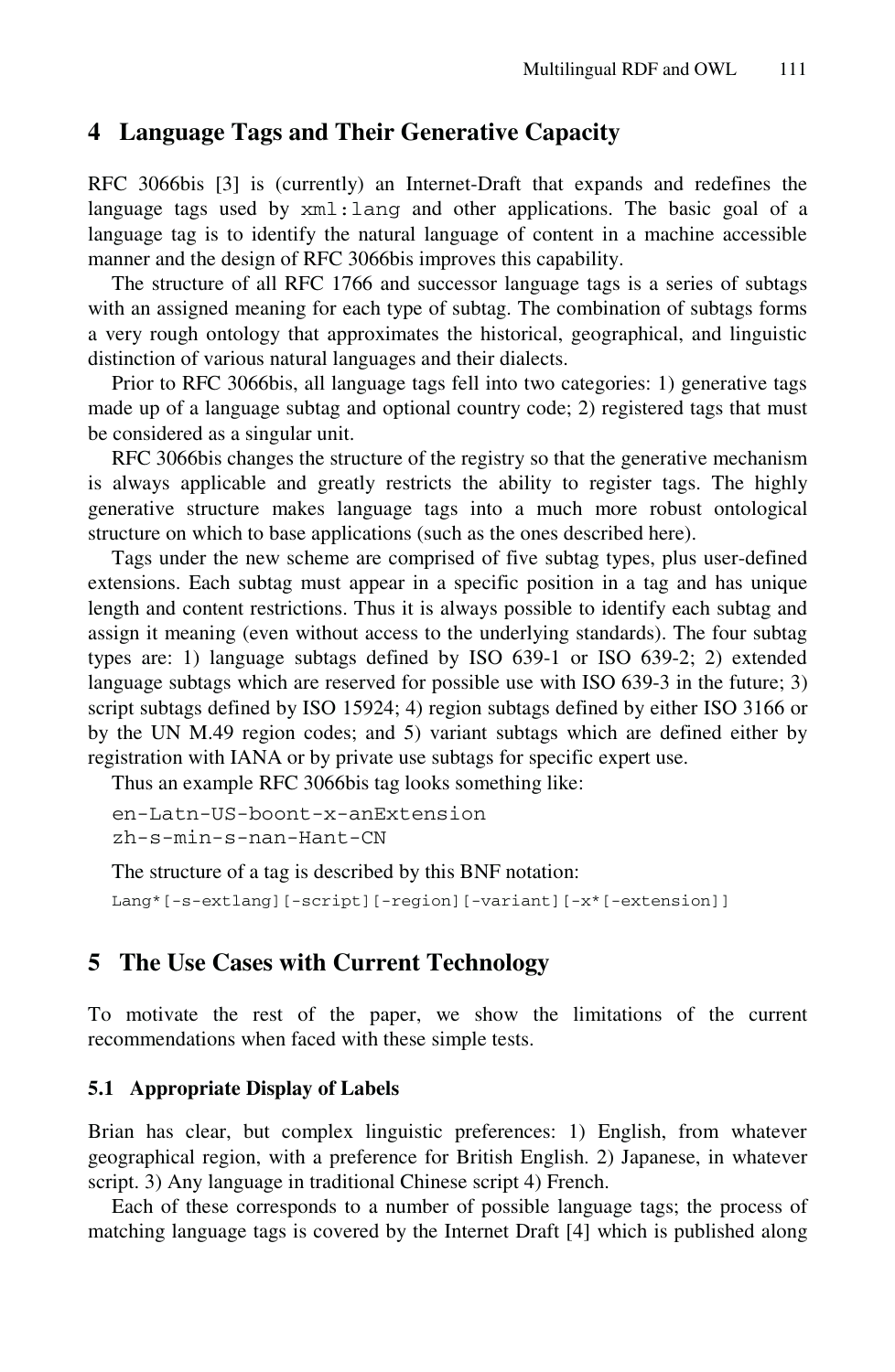with RFC 3066bis. All but the third of Brian's preferences can be described using language ranges, which are also present in the current RFC 3066. The third is an *extended language range* in the terms of [4]. However, there is no support for language ranges in RDF or OWL. So, despite the ontological capabilities of both RFC 3066bis and OWL, someone, (either Brian or the application developer) needs to turn each of these preferences into either a list of explicit alternatives, or a wildcard matching; and then the application developer needs to write custom code in the display routine that selects all the known labels of a resource and find the best match.

This best match needs to be able to cope with both plain literals, in which the language tag is an explicit component, and XML Literals, in which language mark-up is embedded within the literal value (see the Japanese in the example). It is unlikely that Brian will be able to reuse his expression of preference for one Semantic Web application in a second application.

#### **5.2 Finding all Klingon Text in a Knowledge Base**

Searching for Klingon text has an additional complexity: there are two possible tags for Klingon, the preferred primary tag of " $tli$ " a recent addition to the ISO 639-2 registry, or the older IANA tag of "i-klingon", grandfathered in RFC 3066bis.

Even if the Semantic Web knowledge base provides support for searching by language tag, or better by language range, and even if that support covers both plain literals and XML Literals, the Star Trek fan still needs to know that there are two tags, and has to perform two searches in place of one.

#### **5.3 Multilingual Knowledge Base Construction**

One approach is for each group to check every literal in the subset of the knowledge base that they are using and ensuring that an appropriate translation is available. This involves unnecessary translation work in that some of the literals may never be relevant to the queries being asked, and others may already have a translation available, but only through the application of an OWL reasoner. A second approach would be to ask each relevant query of the knowledge base, and then have custom code to examine the language tags in the literals returned, and to have further custom code to determine whether one such literal meets the linguistic requirements of the application. This custom code should be able to look inside XML Literals for embedded language information. It may also need to support the concepts of language range and language tag fallback from [4].

## **6 The Formal Machinery**

OWL provides a language for describing ontologies: much of this paper shows how OWL can be used to describe the ontology of RFC 3066bis. In this case, it is attractive to integrate this description of an ontology in with the lower level machinery of RDF, and RDF's use of language tags. This section defines a few properties and classes that, with suitable extensions to RDF semantics, serve to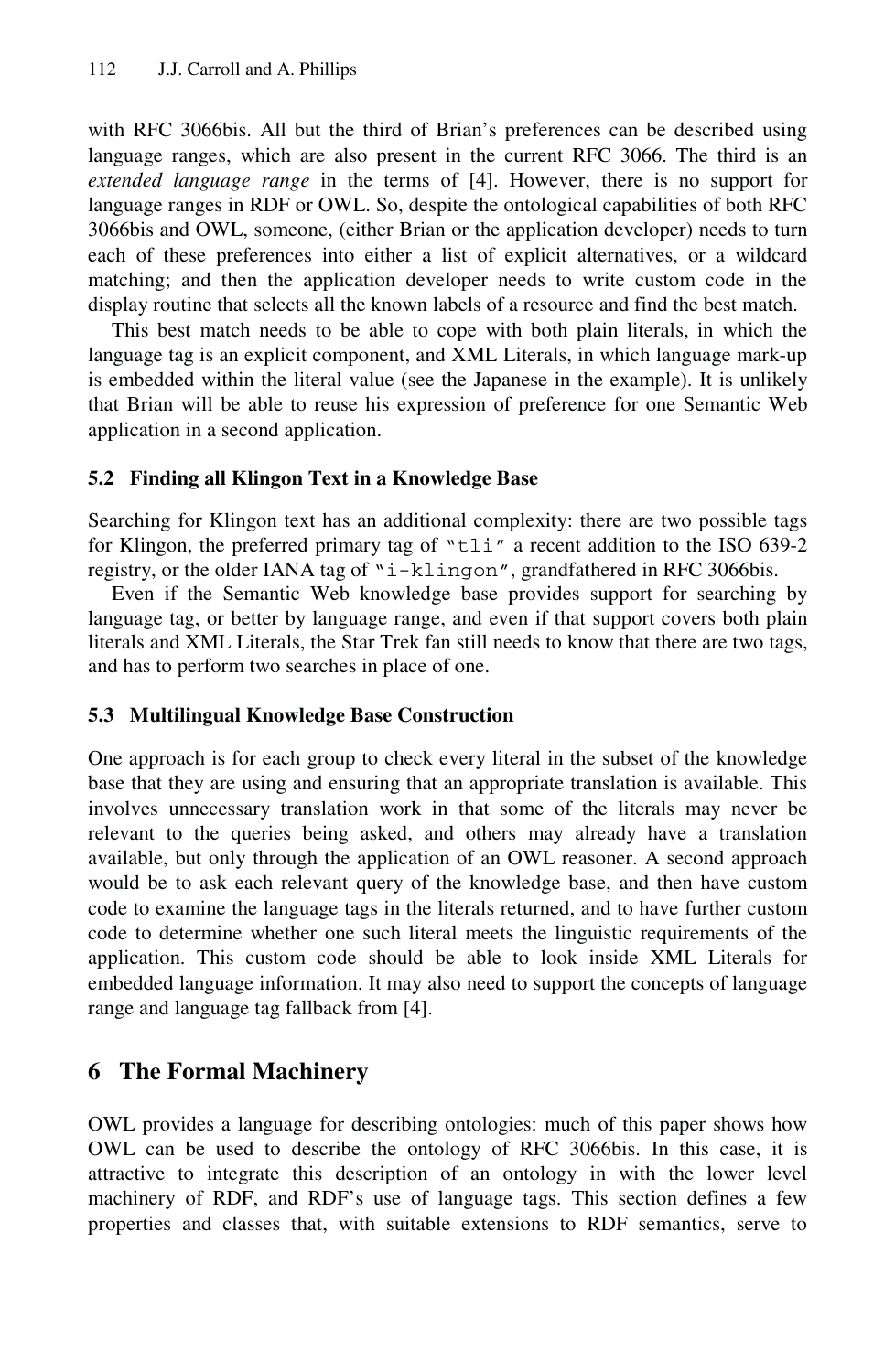expose the language information in RDF literals in a way that can then be integrated with OWL's class definition mechanisms.

#### **6.1 Properties**

The minimal requirement to use OWL's ontological capabilities to capture the relationships between language tags and literals using these tags, is that it should be possible to identify within RDF and OWL the tag of a literal. The current recommendations provide no relationship between the language tag of a literal and any other feature of the language. The approach we take is to define a new property rdflg:lang (where rdflg: is a new namespace used in this paper).

This property is such that the triple ( $x$  rdflg:lang  $y$ ) is true if and only if one of the following:

- 1. *x* is a plain literal with language tag *z* (normalized to lowercase), and *y* is *z*^^xsd:language
- 2. *x* is an XML literal containing non-white character data (a text node or attribute value) in-scope of an xml:lang= '*z*' (*z* normalized to lowercase), and *y* is *z*^^xsd:language

To express this formally as a semantic extension, the above can be read as a definition of the property extension *Iext*( *I*(  $rdflg: lang$  ) ) using the notation of RDF Semantics [6]. This property contravenes the purely syntactic constraint that literals cannot be subjects, but that presents no intrinsic difficulties<sup>1</sup> (other than that a few of the examples in this paper are written with a non-standard notation).

The second part of the definition treats all languages actually used within an XML literal equally. For some applications it may be more appropriate to, when possible, identify the principle language of an XML literal. For example, consider

```
<span xml:lang="en"> 
   This is <span xml:lang="la">ad hoc</span>.</span>
```
The text is essentially English, even though it contains a Latin phrase. This can be identified by noting that the outermost language tag for all the text is "en". Thus we define a further property rdflg:mainLang which relates a XML literal to its outermost language tag (if unique). This similarly constitutes a semantic extension to RDF.

#### **6.2 Classes**

j

An omission from the RDF Vocabulary [10] is that there is no class of plain literals, we rectify that with rdflg:PlainLiteral.

A further consideration is that the typical use case involves presenting text to an end-user. An arbitrary piece of XML does not include any presentational guidelines, hence it is useful to sometimes restrict consideration only to XML using the XHTML,

<sup>&</sup>lt;sup>1</sup> This is not breaking new ground, for example: "foo" owl:differentFrom "bar".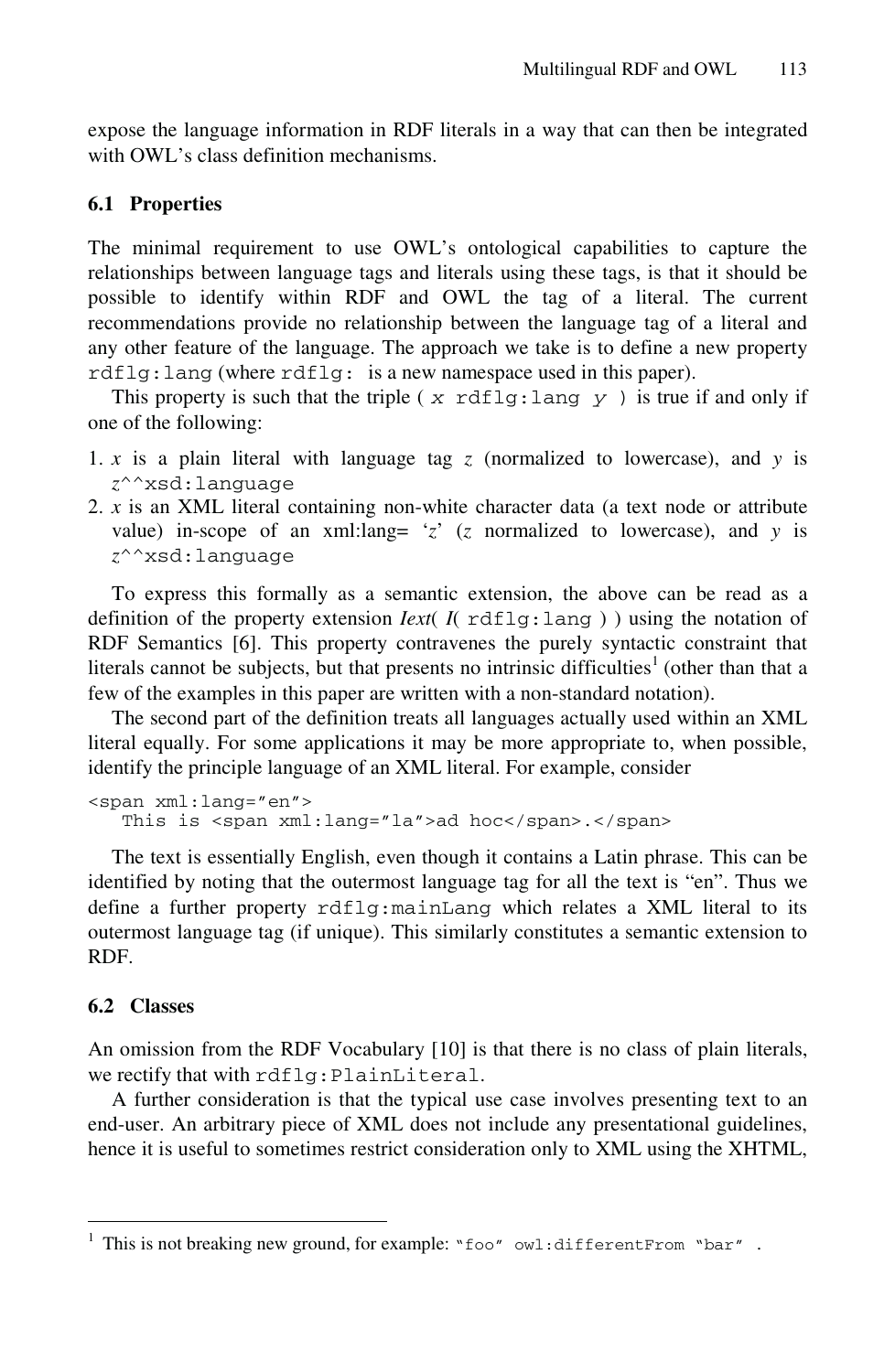Ruby, SVG, MathML namespaces. Thus we also define a class <sup>2</sup> rdflg:XHTMLLiteral, which is a subclass of the datatype rdf:XMLLiteral.

Neither of these classes can be defined using the built-in formal machinery of RDF or OWL semantics, and so, as for the properties, they are suggested as a semantic extension.

#### **6.3 Internationalized Interpretations**

To follow the language of RDF Semantics [6], we define an internationalized interpretation *I*, as an RDFS Interpretation (as defined in [6]), such that:

- for each plain literal with language tag *lg* in the vocabulary *V* of *I*, the typed literal *lg*^^xsd:language is in *V*.
- for each XMLLiteral *x* in *V* and every language tag *lg* occurring in *x* as the value of an xml:lang attribute, *lg*^^xsd:language is in *V*
- the property extensions of rdflg:lang and rdflg:main-lang are as above
- the class extension of rdflg:PlainLiteral and rdflg:XHTMLLiteral are as above

# **7 Defaults in RFC 3066bis**

-

RFC 3066bis has specific advice suggesting defaults for script codes and geographical codes, viz:

*Use as precise a tag as possible, but no more specific than is justified. For example, 'de' might suffice for tagging an email written in German, while 'de-CH-1996' is probably unnecessarily precise for such a task. Avoid using subtags that add no distinguishing information about the content. For example, the script subtag in 'en-Latn-US' is generally unnecessary, since nearly all English texts are written in the Latin script.* 

Unfortunately, defaults are known to be problematic in the Semantic Web, for example OWL contains no provision for them, despite them being an objective of the OWL requirements [2].

There are two possible implications of the language in RFC 3066bis. One is that there are defaults implied by various combinations of subtags, such as the "default" of Latin script for a language tag "en-US".

The other possible implication is that an omitted subtag is an *implied range*, suggesting that a user will accept any value in that position. Thus the tag "en-US" really implies a language tag of "en-\*-US-\*".

We will address these implications in this paper by assuming the former for tags marking up data and further, that the rules for these defaults are shared public knowledge. Ideally these rules should be maintained by the IETF and kept at IANA. We return to implied ranges, for use when querying data, in section 9.2.

 $2$  This suffers from being non-extensible, different application environments may be able to support only XHTML and SVG, or XHTML and MathML etc.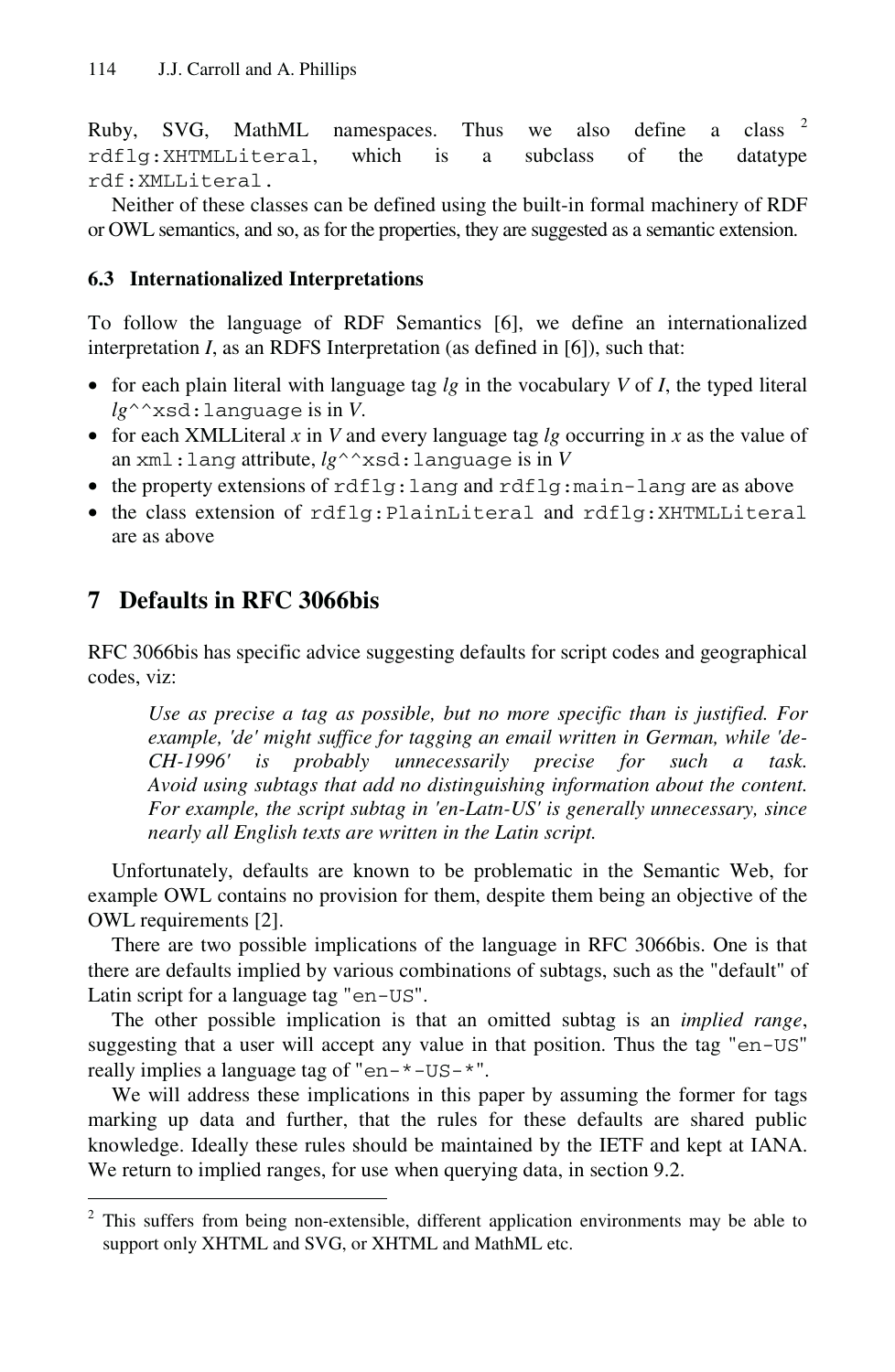The rules only address script codes and geographical codes, and each rule is a pair. The first item in the pair is a language tag missing either or both of a script subtag or a geographical subtag, the second item include the default values (if any) for the missing items. Some sample rules are as follows:

```
en en-latn 
fr fr-latn-FR 
zh-TW zh-hant-TW
```
j

The first rule says that English text defaults to the Latin script, and applies uniformly to any geographical (or private variant) of English, without some other explicit script code. The second rule says that French defaults to being in Latin script and from the geography France. These two defaults apply independently so that lacking a geographical code fr-arab defaults to fr-arab-FR (the French of France written in Arabic) rather than fr-arab-015 (North African French written in Arabic)<sup>3</sup>.

With these rules we note that it becomes impossible to mark up some texts in a very general way. For example, while it is possible to use a language code of zh for Chinese in a variety of scripts, it is not possible to use en for English in a variety of scripts. This is not an additional constraint on top of RFC 3066bis, but merely an articulation of a limitation that is already implicit within it.

Content authors should use a shorter form of any language tag, if available (following RFC 3066bis). We then apply the default rules by introducing two new properties rdfl-dflt:lang and rdfl-dflt:mainLang that are defined by axioms derived from the default rules, such as (in the OWL abstract syntax $4$  [7]):

```
EquivalentClass( 
   restriction( rdfl-dflt:lang value("en-latn") ) 
   unionOf( restriction( rdflg:lang value("en-latn") ) 
            restriction( rdflg:lang value("en") ) ) ) 
EquivalentClass( 
   restriction( rdfl-dflt:lang value("en-latn-us") ) 
   unionOf( restriction( rdflg:lang value("en-latn-us") 
) 
            restriction( rdflg:lang value("en-us") ) ) )
```
The first axiom says that for any resource the property rdfl-dflt:lang has the value en-latn if and only if the property rdflg:lang has the value en or en-latn.

Note that the second axiom is implicit in the first rule, when combined with the IS0 3166 country code US. Since there are many such codes there are very many of these axioms generated. In fact, when we consider private extensions such as en-US-xnewyorkcity, there are infinitely many axioms. We return to this issue in section

<sup>&</sup>lt;sup>3</sup> If this was thought inappropriate a more specific rule for  $f r - arab$  could be included in the table of rules.

 $4$  In all the examples we omit the datatype  $\wedge \wedge x \leq d$ : language inside the value construct. E.g. value("en-latn") abbreviates value("en-latn" ^^xsd:language).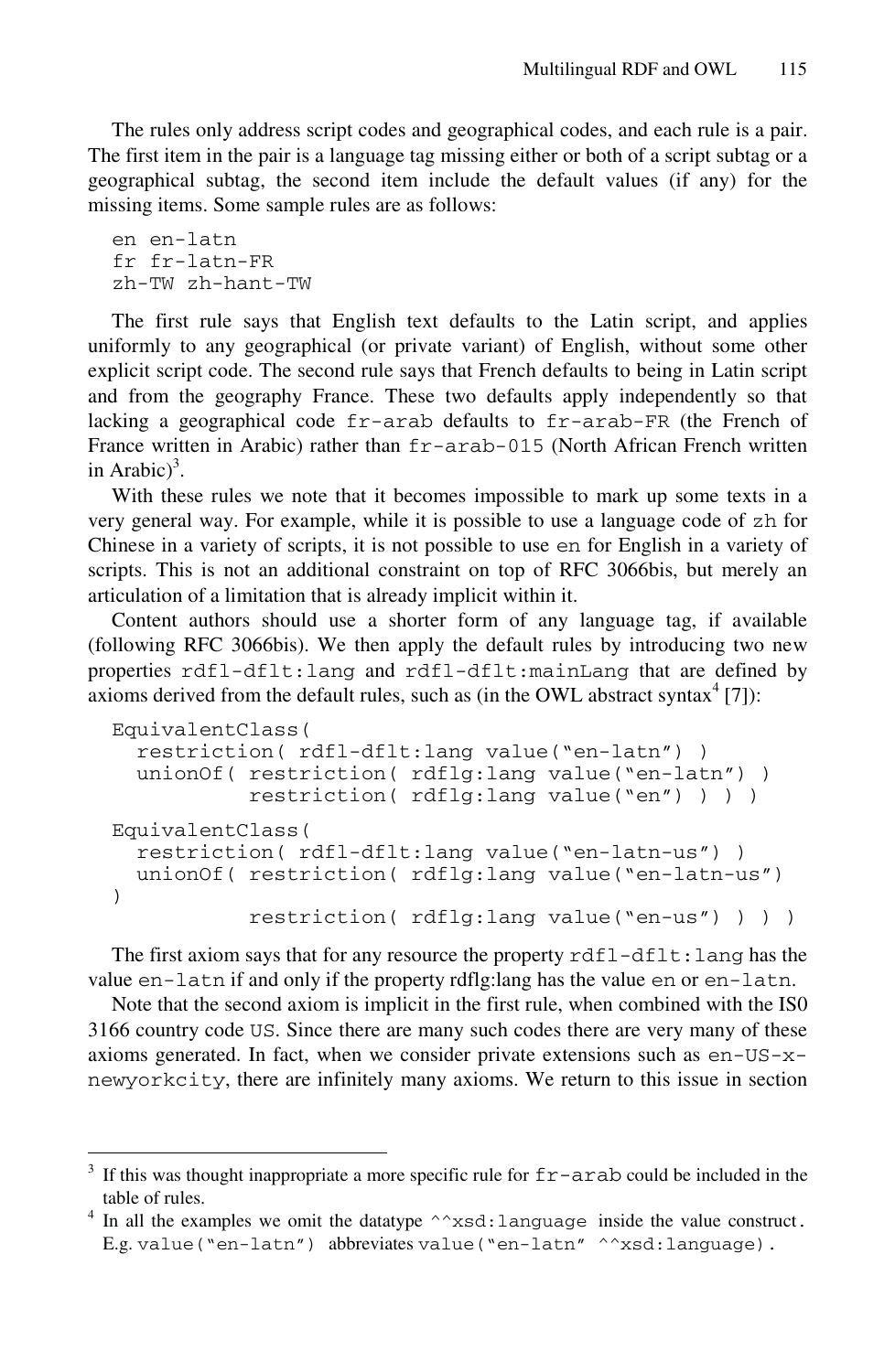11. The axioms above, like all the axioms with sample language tags in this paper, should be seen as prototypical, invoking an infinite pattern.

For any language tag that is not (explicitly or implicitly) in the defaults table, we equate the rdflg:lang and rdflg:mainLang properties, e.g.:

```
EquivalentClass( 
    restriction( rdfl-dflt:lang value("en-arabic") ) 
    restriction( rdflg:lang value("en-arabic") ) )
```
We generate an equivalent infinite set of axioms defining rdfldflt:mainLang in terms of rdflg:mainLang.

In combination these axioms apply the defaults table to an RDF or OWL knowledge base, and from hereon we use the properties  $rdf1-df1t$ : lang and rdfl-dflt:mainLang in preference to rdflg:lang and rdflg:mainLang.

# **8 The Core DataRanges**

In the previous section, we introduced two properties rdfl-dflt:lang and rdfl-dflt:mainLang, bound into an extended RDF model theory. OWL's ontological modeling capability is class focused, so we move from this simple property view into a class view. Since all these classes are classes of literals, they are dataranges. We use the namespace prefix "core-lang:" for these dataranges, with corresponding definitions<sup>5</sup> such as:

```
DataRange( core-lang:en-latn-us 
   intersectionOf( rdflg:PlainLiteral 
    restriction( rdfl-dflt:lang, value( "en-latn-us" ) )))
```
i.e. the datarange core-lang:en-latn-us is those plain literals which have a value for rdfl-dflt:lang of "en-latn-us". We have an infinite number of these definitions, one for each possible language tag (including private extension tags). Note that the class name is the language tag normalized to lower case. These classes are pairwise disjoint so that:

"hello world"@en-US rdf:type core-lang:en-latn-us .

But none of the following are true:

-

```
"hello world"@en-US rdf:type core-lang:en-latn . 
"hello world"@en rdf:type core-lang:en-latn-us . 
"hello world" rdf:type core-lang:en-latn .
```
The operation of the defaulting rules for the script code is apparent in these facts. Further, we see that core-lang:en-us is empty, since any literal explicitly tagged as en-US is subject to the default rule, and treated as en-latn-US.

In addition we define core-lang:None as the datarange of plain literals without a language tag.

<sup>&</sup>lt;sup>5</sup> We extend the abstract syntax with Datarange axioms modeled on the class axiom of OWL DL. These are mapped to triples similarly to the class axiom.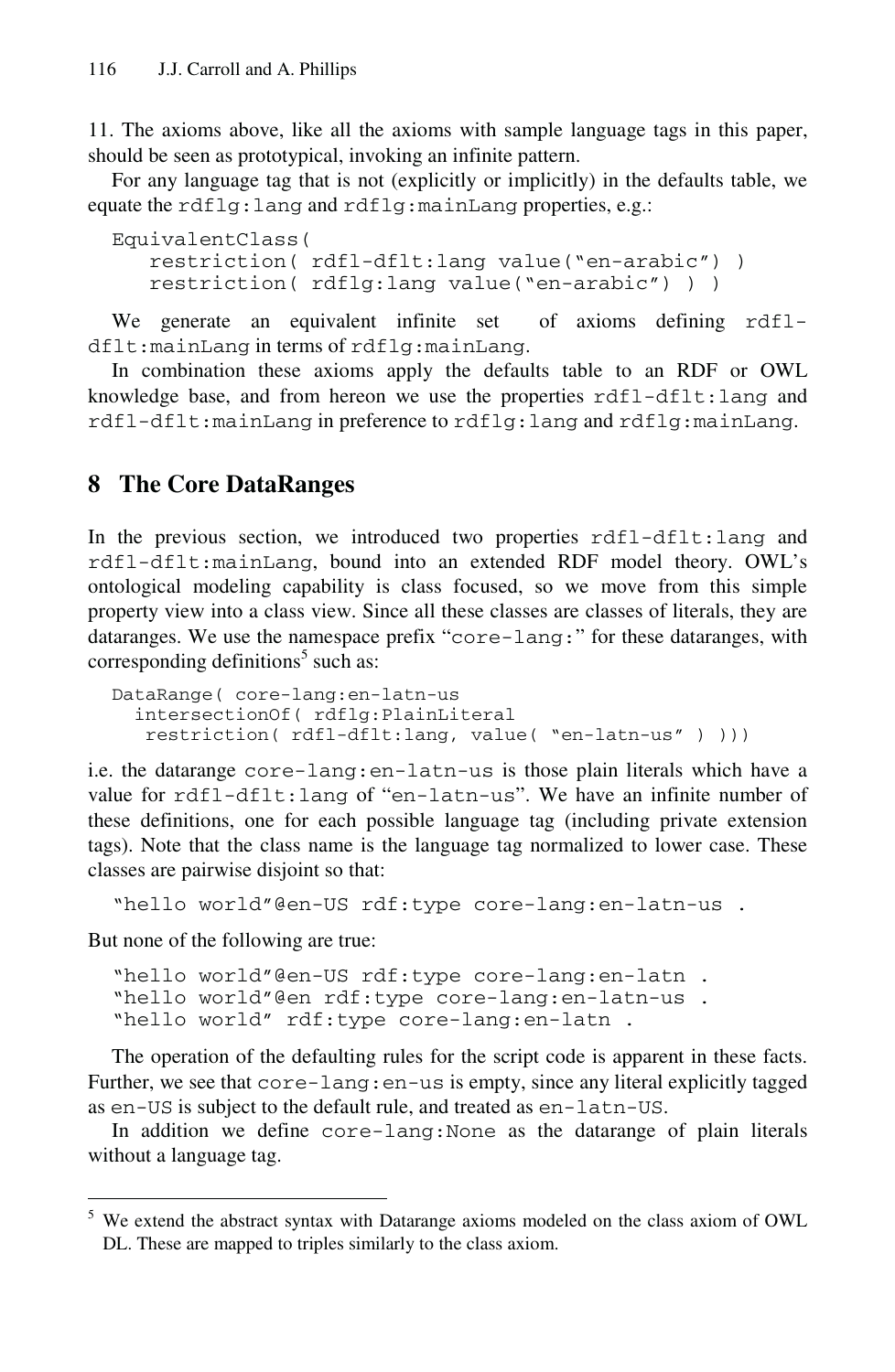```
DataRange( core-lang:None 
   intersectionOf( rdflg:PlainLiteral 
             restriction( rdflg:lang, cardinality=0 )))
```
#### **8.1 XML Literals**

XML Literals provide additionally complexity in that they may have more than one language tag. We model this complexity with three dataranges for each language tag. Using the prefix xmllit-all-lang: we create dataranges for XML Literals all of whose non-white character data content is tagged with the appropriate language tag; using the prefix xmllit-some-lang: we create dataranges for XML Literals some of whose non-white character data content is appropriately tagged; using the prefix xmllit-main-lang: we create dataranges for XML Literals all of whose non-white character data content is contained within ancestor XML elements with the appropriate xml:lang tag even if overridden on a closer ancestor element.

```
# The class of XMLLiterals wholly in language "it" 
DataRange(xmllit-all-lang:it 
   intersectionOf( rdf:XMLLiteral 
       restriction( rdfl-dflt:lang, cardinality = 1 ) 
       restriction( rdfl-dflt:lang, value("it") ))) 
# The class of XMLLiterals partially in language "it" 
DataRange(xmllit-some-lang:it 
   intersectionOf( rdf:XMLLiteral 
       restriction( rdfl-dflt:lang, value("it") ))) 
# The class of XMLLiterals partially in language "it" 
DataRange(xmllit-main-lang:it 
   intersectionOf( rdf:XMLLiteral 
       restriction( rdfl-dflt:mainLang, value("it") )))
```
## **9 Approximate Matching**

The core dataranges of the previous section do not provide any additional utility for our use cases. While they map the language tag into some base classes, the key issue in the use cases was the additional linguistic knowledge needed to make the best use of the language tags. In this section, we should how the ontology implicit in RFC 3066bis can be made explicit with further OWL datarange definitions.

#### **9.1 Presentable Literals**

For most use cases, the application wishes to display some natural language text.

In practice this text will be in the RDF graph either as a plain literal or an XML Literal which is XHTML. Other XML Literals are, in general, not useful, since they lack presentational information. Thus for each language tag we define a further datarange, using the namespace presentable-lang: defined in terms of the earlier definitions: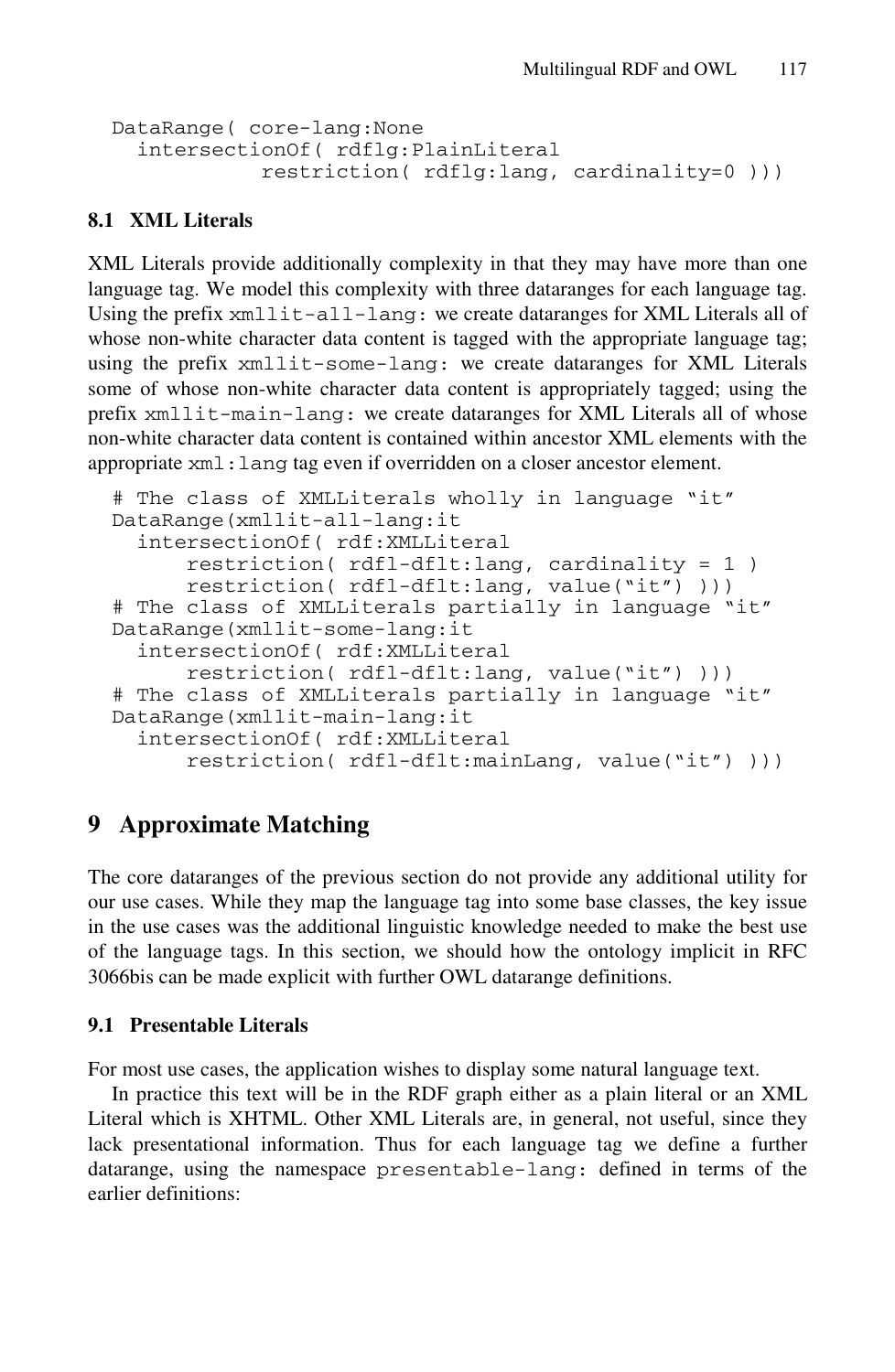```
# Literals with tag "zh-hant", (traditional Chinese) 
# suitable for display or other presentation.
DataRange(presentable-lang:zh-hant 
   unionOf( core-lang:zh-hant 
        intersectionOf( rdflg:XHTMLLiteral 
             restriction( rdflg:mainLang, value("zh-hant") 
))))
```
#### **9.2 Language Ranges**

A language range is a way of matching a specific language tag and all extensions of it. Thus for every tag we can create a further datarange (with namespace prefix langrange:) corresponding to the concept of language range, and the presentablelang: datarange of all extension tags are subclasses:

```
# Language ranges corresponding of "zh-hant-CN", 
# (traditional Chinese in mainland China) 
SubClass(presentable-lang:zh-hant-cn lang-range:zh-hant-cn ) 
SubClass(presentable-lang:zh-hant-cn lang-range:zh-hant ) 
SubClass(presentable-lang:zh-hant-cn lang-range:zh )
```
In [4], an extended notion of language range including wildcards \* is introduced. For example,  $zh - \times -cn$ , indicates Chinese from mainland China in whatever script. Since the position of the \* in this extended language range can be deduced from the subtag lengths, it is optional, and so we write it as zh-cn. This gives an additional axiom:

```
 SubClass(presentable-lang:zh-hant-cn lang-range:zh-cn )
```
The language tag zh-CN is usually understood as being in simplified Chinese (script code hans), however that is using the default rules. For the classes we are defining on top of rdfl-dflt:lang, it is necessary to use the fully expanded form zh-hans-cn of the language tag (e.g. lang-range:zh-hans-cn) if that is what is desired. lang-range:zh-cn is understood as with a genuinely unknown script code, i.e. an implied range (cf. section 7).

It would be more accurate to define a language range, and extended language ranges ending in \*, as an infinite union formed with all extension tags. We return to this in section 011.

A further extension to the concept of language range is to allow language ranges that contain only a script code, and omit the primary language tag. For example lang-range:latn is for all literals in Latin script; lang-range:hant- for all literals in traditional Chinese script. A sample axiom defining such ranges is:

```
SubClass(presentable-lang:zh-hant-cn lang-range:hant- )
```
#### **9.3 Language Tag Fallback**

In [4], a process of language tag fallback is suggested to exploit "a [putative] semantic relationship between two tags that share common prefixes". This relationship is weaker than that exhibited with language ranges. This process excludes private use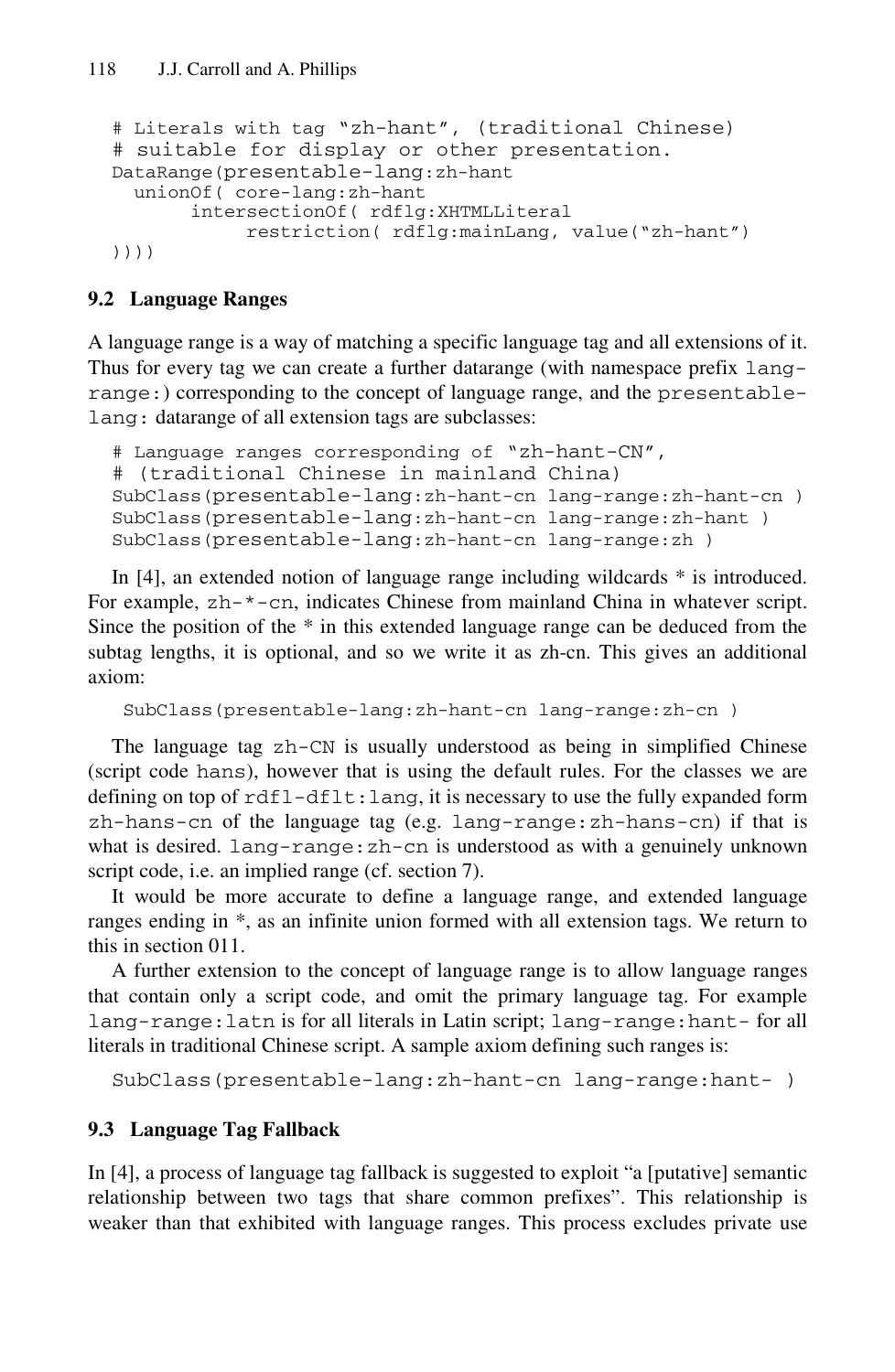extensions, which are explicitly ignored. We support this in the ontology with the use of three annotation properties on language ranges. lang-range:fallback1 gives an alternative datarange that ignores extension tags, lang-range:fallback2 also ignores the geographical code (if any), lang-range:fallback3 also ignores the script code. Since we have expanded the default script information, it is generally unhelpful to use lang-range:fallback3 except in specific cases where scripts have some degree of mutual intelligibility (e.g. simplified Chinese and traditional Chinese). An example axiom:

```
 DataRange(lang-range:zh-s-min-s-nan-hant-cn
  annotation( lang-range:fallback1 lang-range:zh-hant-cn ) 
  annotation( lang-range:fallback2 lang-range:zh-hant ) 
   annotation( lang-range:fallback3 lang-range:zh ) )
```
#### **9.4 Grandfathered Tags**

When languages that have registered tags or subtags in the IANA registry are added to the ISO 639 registry, the old IANA entry is updated to show that it has been deprecated in favour of the ISO 639 entry. An example is Klingon, where the IANA tag i-klingon has been grandfathered in favour of tli. This can be expressed using owl:DeprecatedClass by expressing the identify between the corresponding language ranges:

DataRange( lang-range:i-klingon Deprecated lang-range:tli )

# **10 The Use Cases Revisited**

#### **10.1 Appropriate Display of Labels**

Brian (or a tool he is using) can construct a sequence of dataranges from those given in this paper expressing his linguistic preferences. He needs to understand about language tag fallback, and when it is appropriate to use it. He needs to use fully specified language tags, expanded from their default form (e.g. en-latn-GB rather than en-GB), to form the language range expressions of interest.

#### **10.2 Finding all Klingon Text in a Knowledge Base**

lang-range:tli includes plain and XML Literals with both the tli and iklingon language tags. Using this an OWL reasoner can be used to find all instances of these literals in a knowledge base.

#### **10.3 Multilingual Knowledge Base Construction**

Each group can use the language ranges defined above to construct datarange expressions corresponding to the linguistic requirements of their subproject. These expressions can be combined with the queries over the knowledge base, as further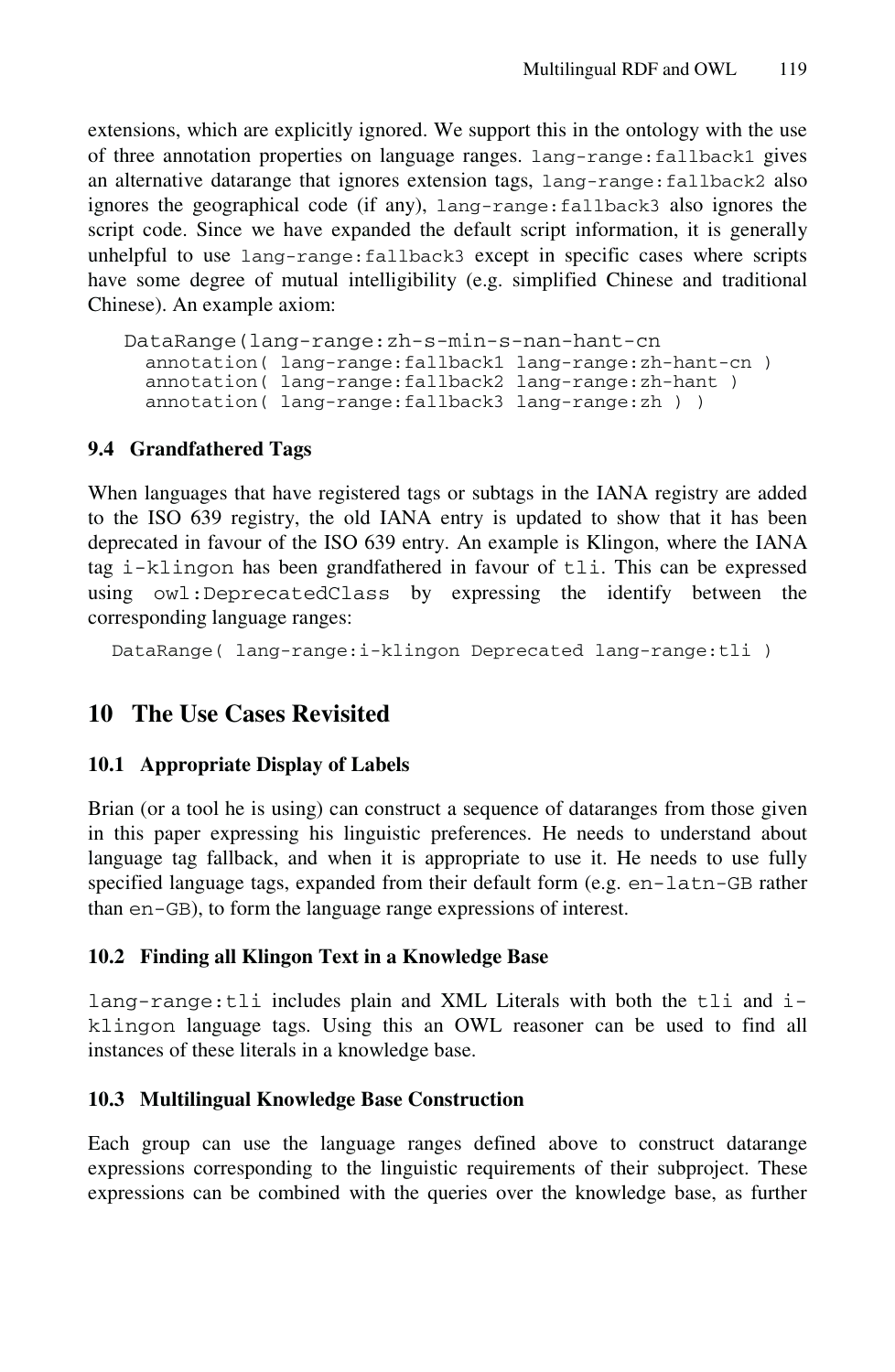OWL expressions, which can then be passed to an OWL reasoner which can simply identify the work that needs to be done, taking into account all knowledge already implicit in the axioms.

## **11 Finiteness of Necessary Knowledge**

This paper has presented an infinite ontology representing both the (large and finite) generativity of RFC 3066bis through the registered ISO and IANA registered codes and tags, and the infinite potential extensibility of RFC 3066bis through private extension tags. This raises the question of how a semantic web application can load all this knowledge, or does it require special purpose code to implement?

However, we saw in section 06 that we only added two properties and two classes to the core of the theoretical model. Since the actual vocabulary in any knowledge base is finite, only a finite subset of the infinite axioms presented here are relevant to any specific piece of reasoning. This subset can be determined from the language tags used in the vocabulary of the knowledge base. Moreover, the infinite unions mentioned at the end of section 09.2 can be replaced with finite unions determined by the vocabulary actually used. The formal machinery of section 6.3 is expressed only in term of such a finite vocabulary. Thus we structure the ontology described in this paper in such a way that a Semantic Web knowledge base should import a subontology generated by the language tags that occurs in the knowledge base. Since the KB is finite, this is a finite number of tags. The amount of knowledge for each tag is fairly small, and moreover, in a typical knowledge base the number of language tags is small, hence this is only a small overhead.

An appropriate implementation might be with a servlet that accepts a set of language tags in an HTTP POST action, or as a query on a URI, and returns the relevant subontology generated from the prototypes in this paper together with the tags in the request.

## **12 Additional Expert Knowledge**

The ontology presented could be augmented with additional expert knowledge. In particular, there are relationships amongst the script codes, for example "Hrkt" (Hiragana + Katakana) is a plausible fall back for "Hira" (Hiragana) but not for "Brai" (Braille). There are also relationships amongst the geographical codes, particularly with the new addition in RFC 3066bis of the numerical UN geographical codes, for example the geography US is part of the geography 021 (northern America) but not of 419 (Latin America and the Caribbean). This results in plausible corresponding subclass relationships between lang-range:es-latn-US (US Spanish) and lang-range:es-latn-021, (north American Spanish) but not with lang-range:es-latn-419 (Latin American Spanish). Fleshing this idea out is left as future work.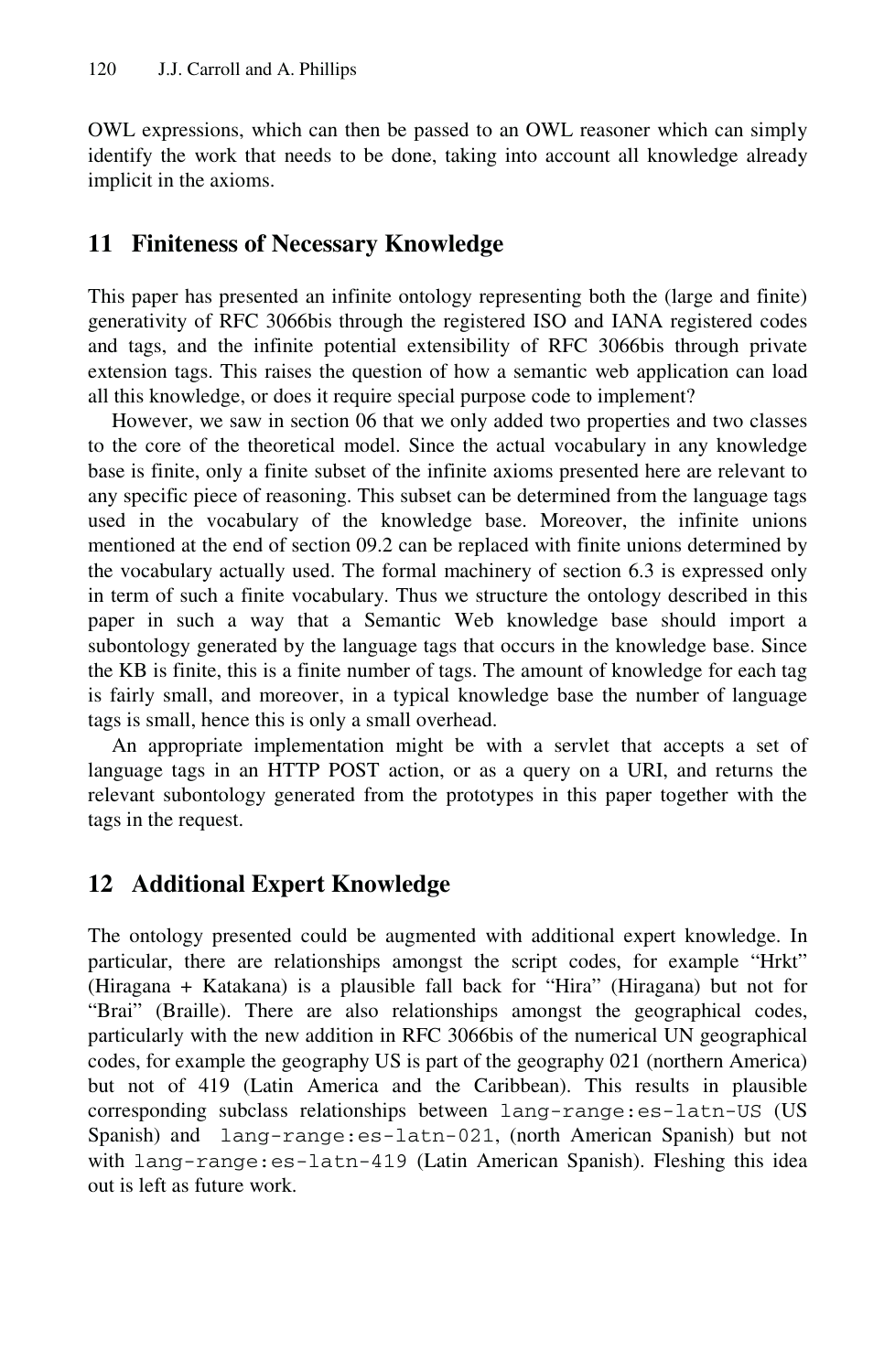## **13 Suggestions for the Recommendations**

We believe that appropriate support for multilingual applications is vital to the Semantic Web. The work presented here provides some significant forward steps. In this section we suggest changes that could be incorporated in future revisions of the three standards we have considered.

#### **13.1 RDF**

The model theoretic changes to support the two new properties and two new classes defined in section 06 should be added to the core RDF Recommendations.

#### **13.2 OWL DL**

With the changes to RDF, OWL Full would already support all the functionality we have described, using the class expressions we have shown. However, OWL DL excludes the possibility of infinite DataRanges, does not permit named DataRanges, nor does it permit class expressions in the definition of DataRanges. All of these could be added without compromising the design integrity of OWL DL datatyping, which depends on the separation of a datatype oracle as in [11] from the tableau reasoner. The core dataranges of section 8 can be treated as primitive datatypes, and the additional expressivity of forming (finite) unions and intersections of datatypes does not compromise the functioning of the datatype oracle. I.e. the datatype oracle can be extended to include the ability to handle the dataranges we have used.

#### **13.3 RFC 3066bis**

The generative capabilities of RFC 3066bis fit fairly naturally into OWL, and are distinctly easier to use than the somewhat *ad hoc* list of tags maintained by IANA under RFC 3066. The systematic inclusion of script codes into RFC 3066bis enables new functionality that recognizes that script is sometimes more important than language when trying to (partially) understand some natural language.

However, the continuation of the defaulting rules from RFC 1766 through to RFC 3066bis creates difficulties for true interoperability. These could be addressed by making the default rules more explicit as described in section 7.

The language range concept we have used is more powerful than the simple mechanism used in RFC 3066bis (for example, taking into account grandfathered codes). It may be appropriate for further revisions of that standard to incorporate some of the ideas.

## **14 Conclusions**

We have shown that relatively small changes to RDF and OWL make it significantly easier to build and use multilingual knowledge bases. The generative capacity of RFC